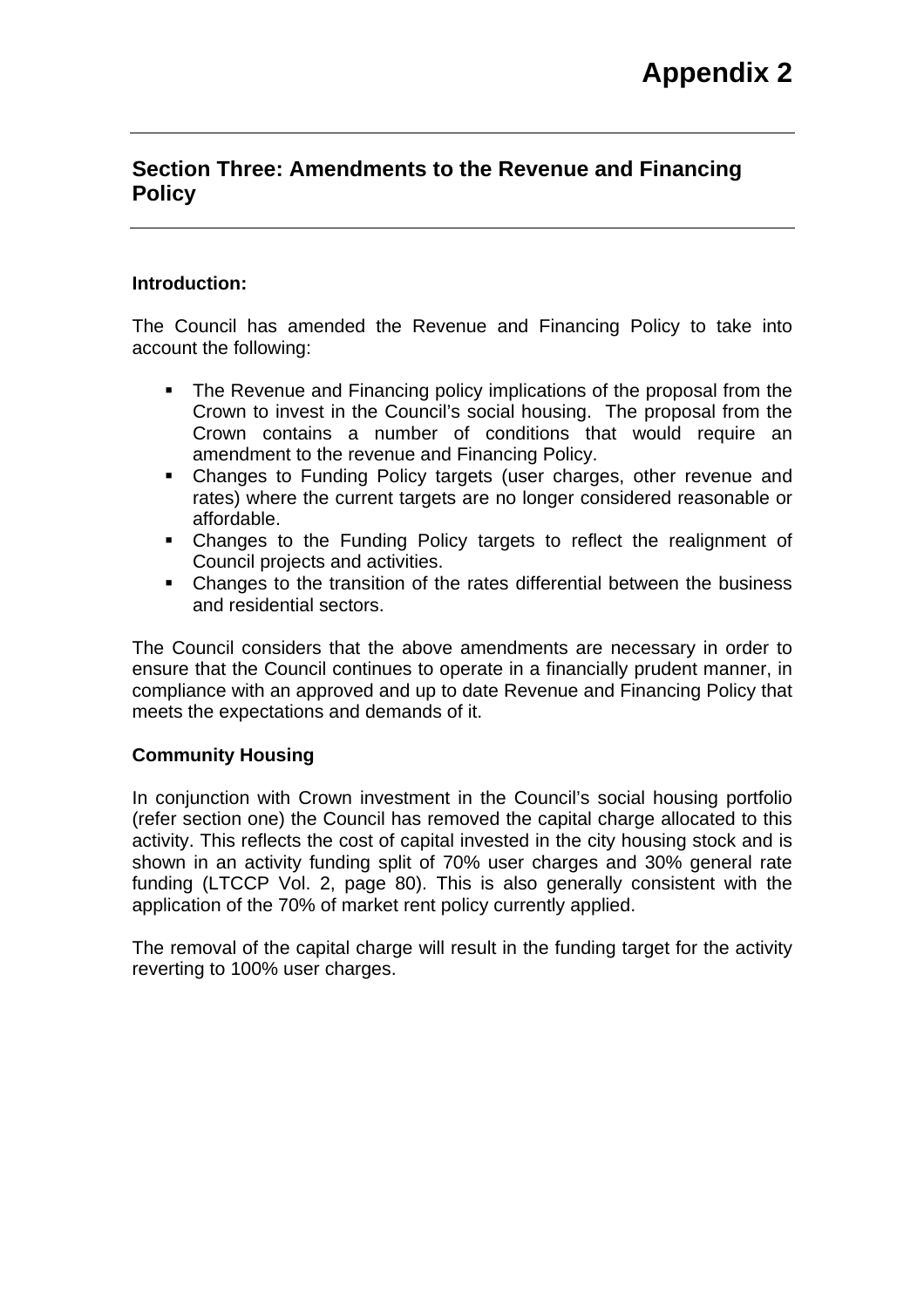**Community Housing**  Revenue and Financing Policy Funding Target Amended Revenue and Financing Policy Funding Target User charges  $\vert$  70% 100% Other revenue  $\vert 0\%$  | 0% Targeted rate 0% 0% General rate  $\vert$  30%  $\vert$  0% **Total 100% 100%** 

The change to the targets is shown below:

# **Development Control and Facilitation**

We have transferred Noise Monitoring (which is fully rates funded) away from Development Control and Facilitation activity and into the Public Heath activity. As noise monitoring is 100% general rates funded, this shift results in an increase in the User Charge funding target for the Development Control and Facilitation activity from 40% User Fees to 45%. The change to the targets is shown below:

| <b>Development</b>    | Revenue<br>and        | Amended                 |  |
|-----------------------|-----------------------|-------------------------|--|
| <b>Control</b><br>and | Financing<br>Policy   | Revenue<br>and          |  |
| <b>Facilitation</b>   | <b>Funding Target</b> | <b>Financing Policy</b> |  |
|                       |                       | <b>Funding Target</b>   |  |
| User charges          | 40%                   | 45%                     |  |
| Other revenue         | 0%                    | 0%                      |  |
| Targeted rate         | 0%                    | 0%                      |  |
| General rate          | 60%                   | 55%                     |  |
| <b>Total</b>          | 100%                  | 100%                    |  |

# **Public Health**

As a consequence of the transfer of the transfer of Noise Monitoring from the Development Control and Facilitation activity to the Public Health activity, we have decreased the user charge funding target for the Public Health activity from 50% to 45% to reflect the increase in 100% rates funded expenditure to be incorporated within the activity. The change to the targets is shown below:

| <b>Public Health</b> | Revenue<br>and        | Amended                 |  |
|----------------------|-----------------------|-------------------------|--|
|                      | Financing<br>Policy   | Revenue<br>and          |  |
|                      | <b>Funding Target</b> | <b>Financing Policy</b> |  |
|                      |                       | <b>Funding Target</b>   |  |
| User charges         | 50%                   | 45%                     |  |
| Other revenue        | 0%                    | 0%                      |  |
| Targeted rate        | 0%                    | 0%                      |  |
| General rate         | 50%                   | 55%                     |  |
| Total                | 100%                  | 100%                    |  |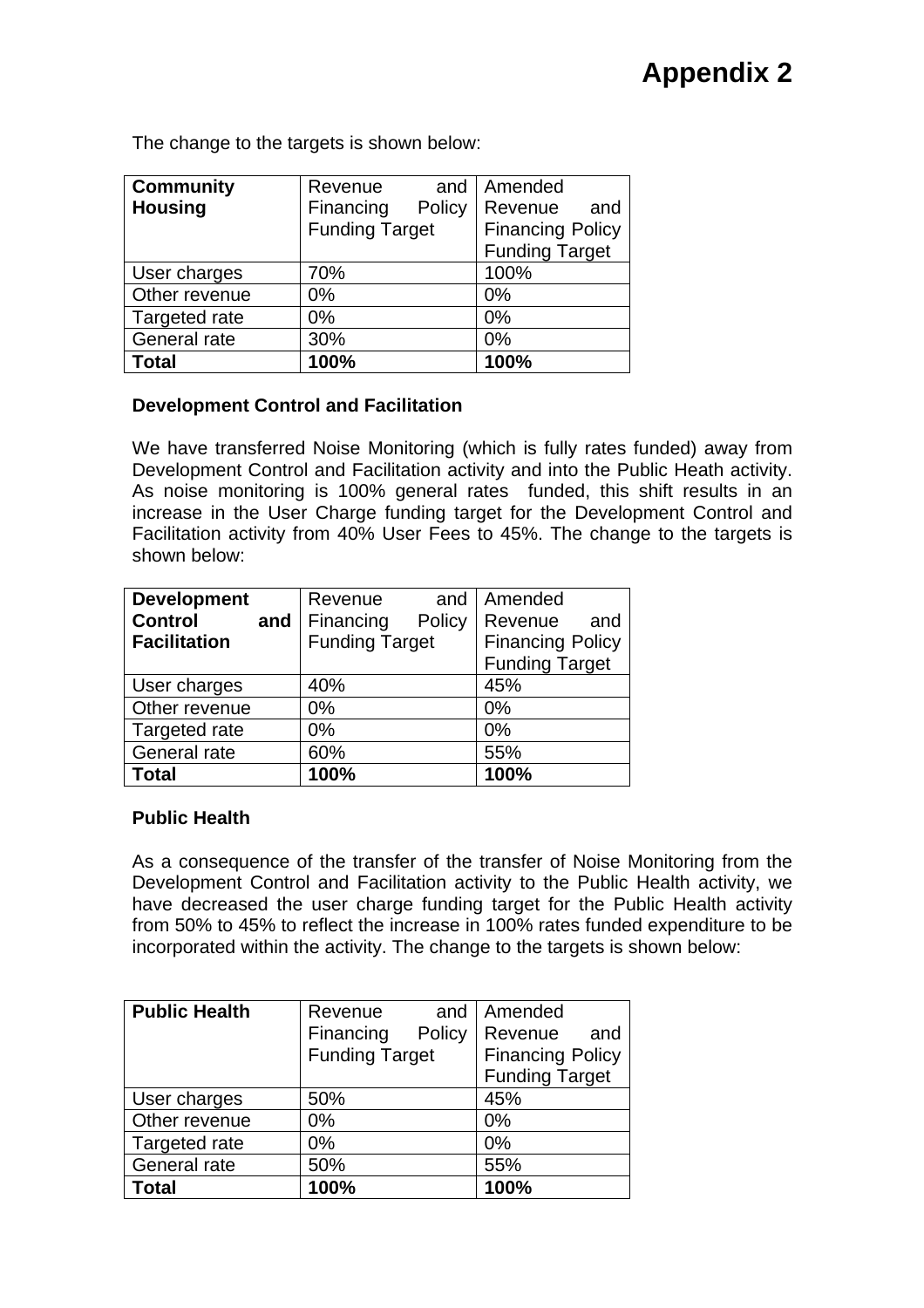# **Promoting and Hosting Cultural Events**

We have decreased the other revenue funding target for this activity from 35% to 25% to reflect the reduction in non-Council external grant funding received for the provision of this activity.

| <b>Promoting</b>           | and   Revenue<br>and  | Amended                 |  |
|----------------------------|-----------------------|-------------------------|--|
| Cultural<br><b>Hosting</b> | Financing<br>Policy   | Revenue<br>and          |  |
| <b>Events</b>              | <b>Funding Target</b> | <b>Financing Policy</b> |  |
|                            |                       | <b>Funding Target</b>   |  |
| User charges               | 0%                    | 0%                      |  |
| Other revenue              | 35%                   | 25%                     |  |
| Targeted rate              | 0%                    | 0%                      |  |
| General rate               | 65%                   | 75%                     |  |
| <b>Total</b>               | 100%                  | 100%                    |  |

The change to the targets is shown below:

# **Community Centres and Halls**

We have decreased the user charges and other revenue component targets for this activity from 20% to 2%, to reflect the reclassification of rental revenue streams previously included under this activity but now more appropriately recorded as corporate revenue (which is unallocated to Council activities).

The change to the targets is shown below:

| <b>Community</b>         | Revenue<br>and        | Amended                 |  |
|--------------------------|-----------------------|-------------------------|--|
| <b>Centres and Halls</b> | Financing<br>Policy   | Revenue<br>and          |  |
|                          | <b>Funding Target</b> | <b>Financing Policy</b> |  |
|                          |                       | <b>Funding Target</b>   |  |
| User charges             | 10%                   | 2%                      |  |
| Other revenue            | 10%                   | 0%                      |  |
| Targeted rate            | 80%                   | 98%                     |  |
| General rate             | 0%                    | 0%                      |  |
| <b>Total</b>             | 100%                  | 100%                    |  |

# **Swimming Pools**

We have decreased the user charge funding target for this activity from 45% to 40%, with an increase in the General Rates funding target from 55% to 60%. This change was introduced in conjunction with an increase in fees for these services. The objective of these changes is to appropriately manage the competing expectations of recovering an appropriate level of funding from users of the Council's swimming pools but at a level that remains affordable to all potential users.